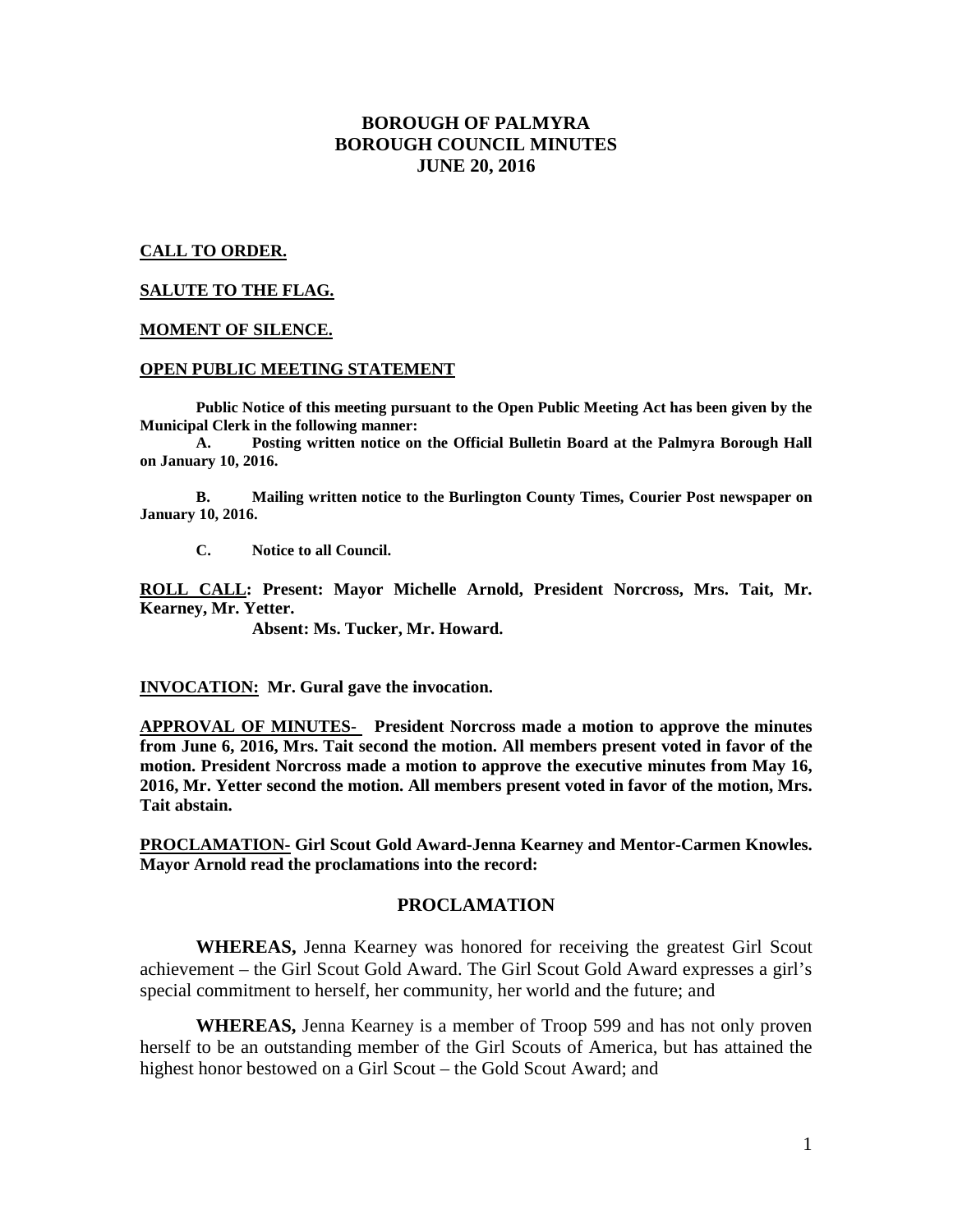**WHEREAS,** through the process of earning the Gold Award, girls build skills that ensure future success and many develop a life-long commitment to community service; and

**WHEREAS,** to receive this honor, Jenna dedicated over 80 hours to a community service project "Enjoy English" which entailed working over eighty hours with ESL students throughout the Palmyra School District to improve their skills through interactive games, vocabulary review, cooking and many other activities; and

**WHEREAS,** the project would not have been possible without the guidance from Mrs. Carmen Knowles retired Spanish Teacher from Palmyra High School; and

**WHEREAS,** Jenna was a senior at Palmyra High School and a member of the Student Council.

**NOW THEREFORE,** I, Michelle Arnold, Mayor of the Borough of Palmyra, do hereby issue this Proclamation on Monday, June 20, 2016, to:

# *Jenna Kearney*

in the Borough of Palmyra, and urge all citizens to congratulate Jenna for the honor she has received and encourage her to continue her commitment to excellence, not only in her Troop, but also in our community.

**PROCLAIMED** this 20th day of June 2016.

\_\_\_\_\_\_\_\_\_\_\_\_\_\_\_\_\_\_\_\_\_\_\_\_\_\_\_\_\_\_\_\_\_\_\_

Michelle Arnold, Mayor

# **PROCLAMATION**

**WHEREAS,** Mrs., Carmen Knowles, retired Spanish Teacher for Palmyra High School served as a mentor, exemplifying commitment to Jenna Kearney and her Girl Scout Gold Project; and

**WHEREAS,** Mrs. Knowles inspired Jenna to complete the community service project "Enjoy English" which entailed working over eighty hours with ESL students throughout the Palmyra School District to improve their skills through interactive games, vocabulary review, cooking and many other activities; and

**WHEREAS,** Mrs. Knowles has made a priority to involve and mentor Jenna throughout the project; and

**WHEREAS,** Mrs. Knowles serves the Borough of Palmyra, Palmyra High School, Jenna and the community well; and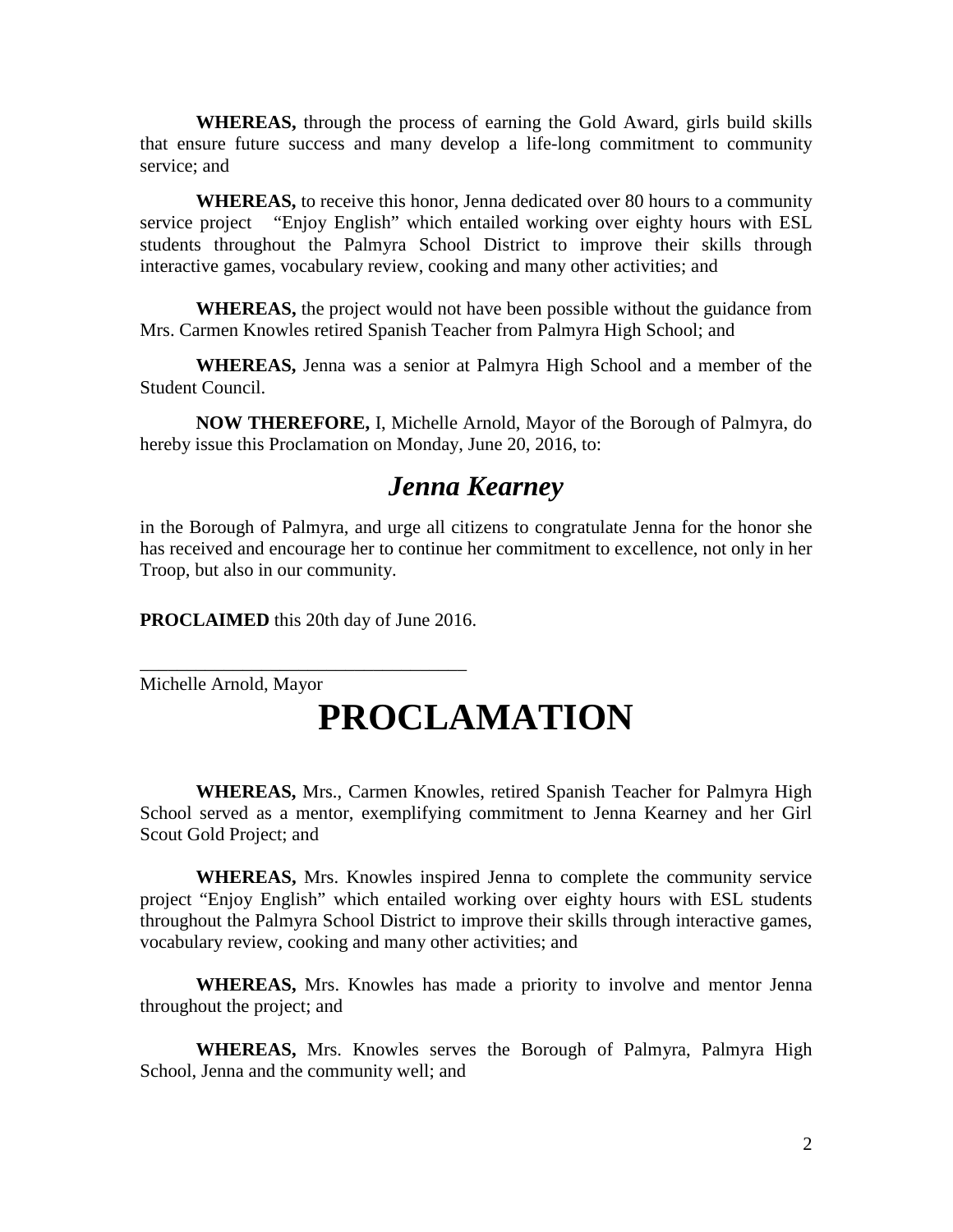**WHEREAS,** on behalf of the entire Borough Council, I want to express my appreciation to Mrs. Knowles for her dedication to the Borough of Palmyra and for her dedication to Jenna Kearney's Enjoy English project.

**NOW, THEREFORE**, by virtue of the authority vested in me as Mayor, and on behalf of the entire Palmyra Borough Council, I do hereby commend Mrs. Carmen Knowles for her dedicated service, offering this expression of recognition and appreciation for her contributions to the Borough of Palmyra, the Palmyra High School and the Girl Scouts.

## **GIVEN UNDER MY HAND AND SEAL THIS 20TH DAY OF JUNE, 2016**

 $\overline{\phantom{a}}$  ,  $\overline{\phantom{a}}$  ,  $\overline{\phantom{a}}$  ,  $\overline{\phantom{a}}$  ,  $\overline{\phantom{a}}$  ,  $\overline{\phantom{a}}$  ,  $\overline{\phantom{a}}$  ,  $\overline{\phantom{a}}$  ,  $\overline{\phantom{a}}$  ,  $\overline{\phantom{a}}$  ,  $\overline{\phantom{a}}$  ,  $\overline{\phantom{a}}$  ,  $\overline{\phantom{a}}$  ,  $\overline{\phantom{a}}$  ,  $\overline{\phantom{a}}$  ,  $\overline{\phantom{a}}$ 

MICHELL ARNOLD, MAYOR

#### **CORRESPONDENCE.**

 **A. Thank you- Code Enforcement. Mayor Arnold read a thank you from Ms. Kennedy thanking Mr. Dreby for his quick respond to a property issue.** 

**PUBLIC PORTION- This public portion is for discussion on professional updates, resolutions and ordinances listed on the agenda. Please sign in and state your name and address for the record. Council will give all comments appropriate consideration. Each citizen will be allotted up to five (5) minutes to speak, in order to allow everyone an opportunity to ask questions and express their opinions or concerns. Please direct all comments to the Mayor. Each resident may only speak once during each public portion. President Norcross made a motion to open the public portion, Mr. Kearney second the motion. All members present voted in favor of the motion.** 

**Mr. Rader-Harbour Drive inquired if resolution 2016-169 was for the park grant from Burlington County. Mayor Arnold replied that the resolution allows the Borough to insert the funds received from the county into the budget. Mr. Rader inquired if the engineering costs will be covered by the grant. Mr. Gural explained that the soft costs are included and that there are also funds available in the capital ordinance for the project. Mr. Rader inquired with the new hires is there still room at Borough Hall for all the employees. Mayor Arnold explained that the new hires for Borough Hall are replacing employees not adding new.** 

**Mrs. Butler-Arch Street inquired about Ordinance 2016-11. Mayor Arnold suggested that Mrs. Butler hold her comments till the public hearing on the ordinance.**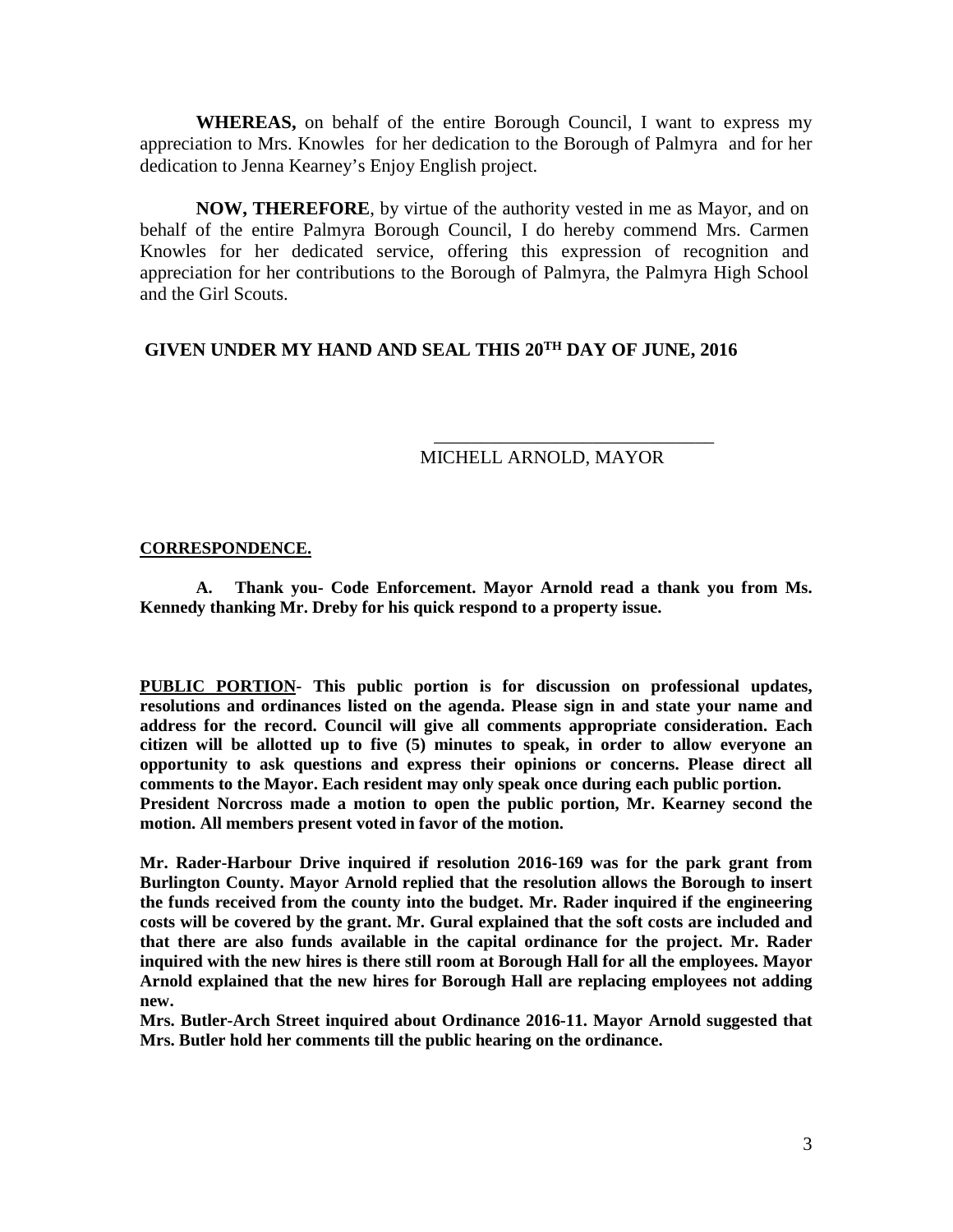**No one else from the public wishing to be heard, President Norcross made a motion to close the public portion, Mrs. Tait second the motion. All members present voted in favor of the motion.** 

**RESOLUTIONS. Consent Agenda- Resolution 2016-158-Resolution 2016-175 will be enacted as a single motion, if any resolution needs additional discussion it will be removed from the consent agenda and voted on separately. President Norcross requested that 2016- 175 be pulled from the consent agenda. President Norcross made a motion to approve the consent agenda, Mr. Yetter second the motion. At the call of the roll, the vote was:** 

 **AYES: President Norcross, Mrs. Tait, Mr. Kearney, Mr. Yetter. NAYES: None.** 

**A. Resolution 2016-158, Resolution Authorizing 2016-2017 Liquor** 

**Licenses Renewal.** 

**Audit.** 

**A. Resolution 2016-159, Resolution Authorizing 2016-2017 Club Liquor Licenses Renewal.** 

**B. Resolution 2016-160, Resolution Authorizing The Cancellation Of Taxes For A Totally Disable Veteran Located At Block 54 Lot 3 Tax Year 2015 Thereafter And Refunding Taxes Paid.** 

**C. Resolution 2016-161, Resolution Authorizing A Sewer Payment Installment Plan.** 

**D. Resolution 2016-162, Resolution Authorizing A Handicapped Parking Space For 607 Park Avenue.** 

**E. Resolution 2016-163, Resolution Rescinding Resolution 2015-** 

**181,Resolution Authorizing The Purchase Of Body Worn Camera Computer Server And Accessories From Networks Plus In The Amount Of \$27,895 For Use By The Palmyra Police Department.** 

**F. Resolution 2016-164, Resolution Awarding The Purchase Of Two New Servers For The Palmyra Police Department To SHI Of Somerset New Jersey In The Amount Of \$18,496.80, Additional Equipment To CDW-G Of Chicago Illinois In The Amount Of \$6,883.70 And Labor To RVL Consulting Of Sewell New Jersey In The Amount Of \$2,500.** 

**G. Resolution 2016-165, Resolution Acknowledging The Receipt Of The** 

**H. Resolution 2016-166, Resolution In Support Of Application For New Jersey Department Of Transportation Safe Routes To School Program.** 

**I. Resolution 2016-167, Resolution Amending Resolution 2016-144 Appointing Dave Austin As A Part-time Employee for The Public Works Department To State That The Salary Will Be Taken From The Budget Line Item Shade Tree Salaries And Wages.** 

**J. Resolution 2016-168, Resolution Authorizing Final Payment To Mindie Weiner In The Amount Of \$1,000 For All Efforts As Community Center Scheduler For The Borough Of Palmyra.** 

**K. Resolution 2016-169, Resolution Requesting Approval Of Items Of Revenue And Appropriation N.J.S.A. 40A: 4-87(chapter 159): 2015 Municipal Park Development Program-\$125,000.** 

**L. Resolution 2016-170, Resolution Authorizing A Donation To The Palmyra High School Post-Prom Committee In The Amount Of \$2,000.** 

**M. Resolution 2016-171, Resolution Authorizing The Solicitor William**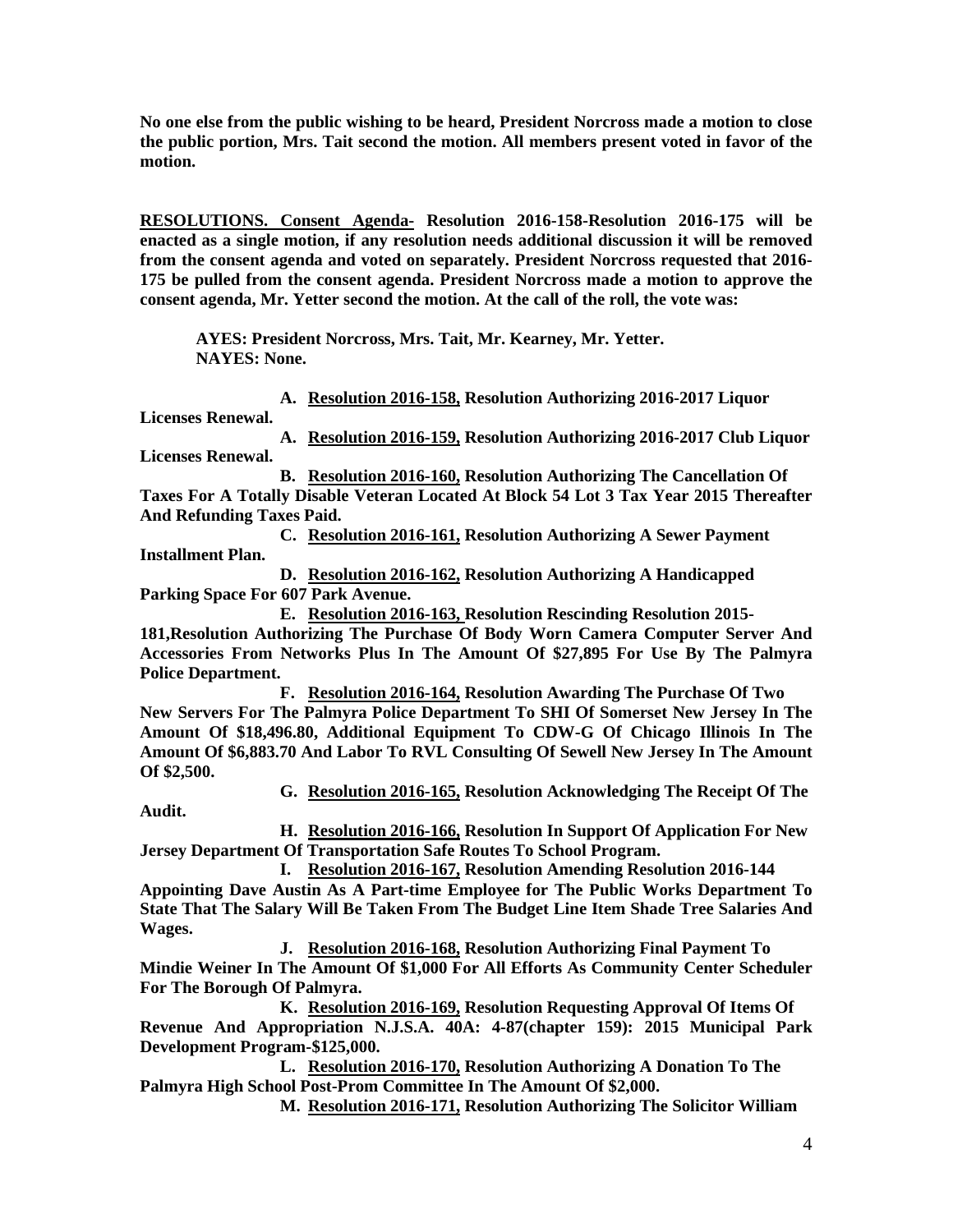**Burns To Review The Trash Removal Contract With Central Jersey For Potential Breach Of Contract.** 

**N. Resolution 2016-172, Resolution Authorizing The Borough To Enter Into A Settlement Agreement With The Fair Share Housing Center.** 

**O. Resolution 2016-173, Resolution Authorizing The Award Of A Non-Fair And Open Contract To Frenzel Auto Repair, Public Road, Palmyra, New Jersey For Auto Repair And Maintenance For The Borough Of Palmyra.** 

**P. Resolution 2016-174, Resolution Appointing Annely Gomez As Technical Assistant Effective July 5, 2016 At A Salary Of \$30,000 Pursuant To Borough's Personnel Policies And Procedures Manual And Offer Of Employment.** 

**Q. Resolution 2016--175, Resolution Authorizing The Payment Of Bills For The Month Of May, 2016 In The Amount Of \$1,216,135.82. Mayor Arnold requested that the line item for the War Memorial Committee and the Halloween Parade be reduced to one third of the amount till the operating agreements between the non-profits have been signed. Mr. Gural gave the new total of the bill list as \$1,212,752.62, Mr. Yetter made a motion to approve Resolution 2016-175, Mr. Kearney second the motion. At the call of the roll, the vote was:** 

 **AYES: Mrs. Tait, Mr. Kearney, Mr. Yetter.** 

 **NAYES: None.** 

 **ABSTAIN: President Norcross.** 

 **R. Resolution 2016-176, Resolution Authorizing The Payment Of Bills To Maser Consulting After They Have Been Reviewed By The Administrator And Chief Financial Officer. President Norcross made a motion to approve the resolution, Mr. Kearney second the motion. At the call of the roll, the vote was:** 

 **AYES: President Norcross, Mrs. Tait, Mr. Kearney, Mr. Yetter. NAYES: None.** 

#### **ORDINANCES ON SECOND READING.**

**A. Ordinance 2016-7, An Ordinance Of The Borough of Palmyra, In The County Of Burlington, NJ Providing For Various Capital Improvements And Related Expenses In And For The Borough, Appropriating \$1,103,700. Therefor Authorizing The Issuance Of \$1,048,515. In General Improvement Bonds Or Notes Of The Borough Of Palmyra. President Norcross made a motion to open the ordinance to the public, Mr. Kearney second the motion. All members present voted in favor of the motion. No one wishing to be heard, President Norcross made a motion to close the public portion, Mr. Kearney second the motion. All members present voted in favor of the motion. President Norcross made a motion to adopt the ordinance on second and final reading, Mr. Kearney second the motion. At the call of the roll, the vote was:** 

 **AYES: President Norcross, Mrs. Tait, Mr. Kearney, Mr. Yetter.** 

 **NAYES: None. The ordinance was adopted on second and final reading and will take effect after publication according to law.** 

**B. Ordinance 2016-8, An Ordinance Of The Borough Of Palmyra, County Of Burlington, State Of New Jersey Providing for The Acquisition Of Jetter/Vacuum Combination Truck For Use By The Borough's Sewer Utility Appropriating \$380,000 Therefor Authorizing The Issuance Of \$361,000 In Sewer Utility Bonds Or Notes Of The Borough To Finance The Same. President Norcross made a motion to open the ordinance to the public, Mrs. Tait second the motion. All members present voted in favor of the motion. No one wishing to be heard, President Norcross made a motion to close the public portion, Mrs. Tait second the motion. All members present voted in favor of the motion. President**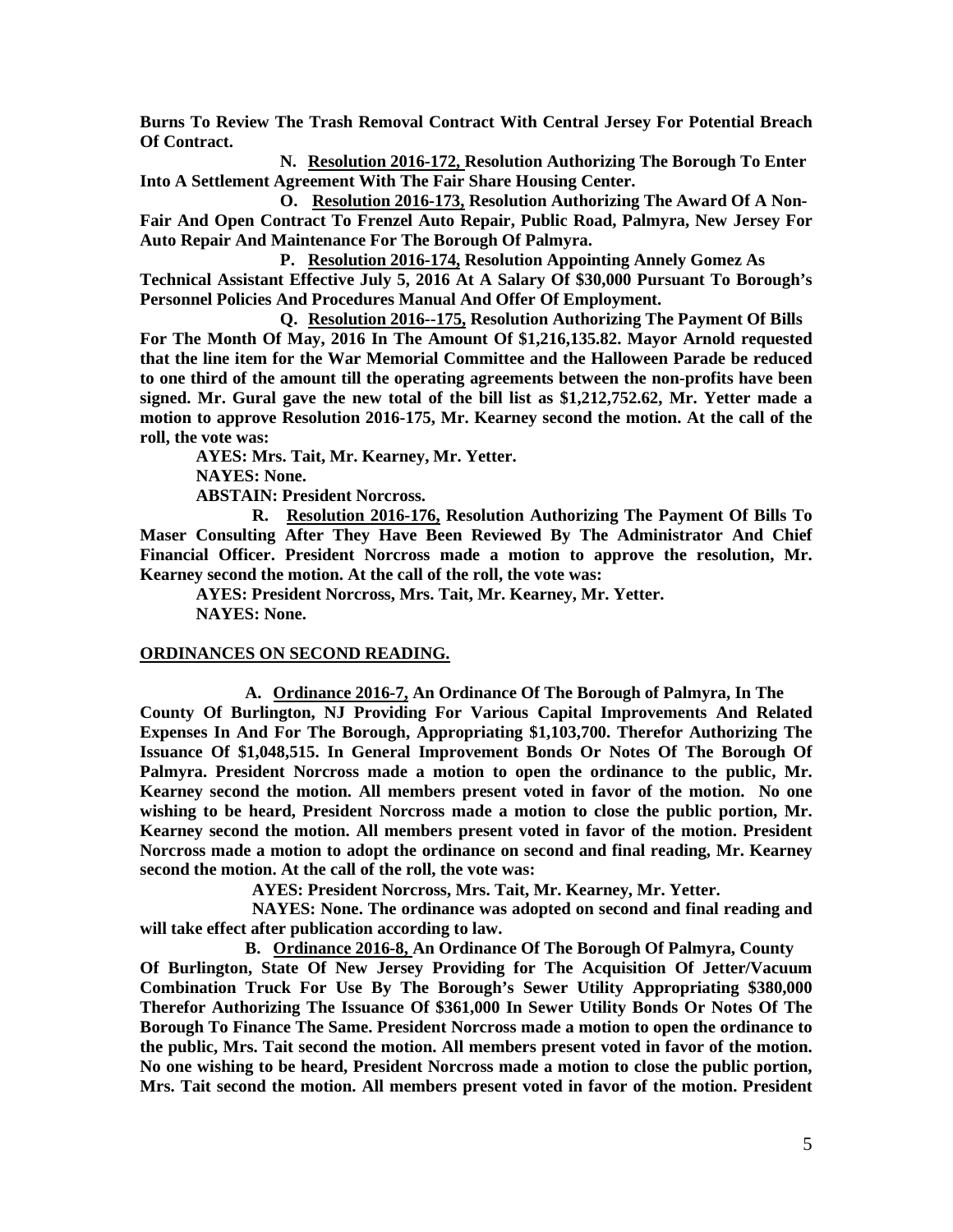**Norcross made a motion to adopt the ordinance on second and final reading, Mr. Kearney second the motion. At the call of the roll, the vote was:** 

 **AYES: President Norcross, Mrs. Tait, Mr. Kearney, Mr. Yetter.** 

 **NAYES: None. The ordinance was adopted on second and final reading and will take effect after publication according to law.** 

**C. Ordinance 2016-9, An Ordinance of the Borough Of Palmyra, County Of Burlington, New Jersey; Amending Various Fees Including Fees Associated With The New Jersey Uniform Construction Code. President Norcross made a motion to open the ordinance to the public, Mr. Tait second the motion. All members present voted in favor of the motion.** 

**Mr. Weber-Cinnaminson Avenue inquired if just the UCC codes were include in this ordinance or were other fees being raised. Mr. Gural replied that the majority of the fees were the UCC, but some of the others were fees not listed under the UCC but still part of construction office.** 

 **No one else wishing to be heard, President Norcross made a motion to close the public portion, Mrs. Tait second the motion. All members present voted in favor of the motion. President Norcross made a motion to adopt the ordinance on second and final reading, Mrs. Tait second the motion. At the call of the roll, the vote was:** 

 **AYES: President Norcross, Mrs. Tait, Mr. Kearney, Mr. Yetter.** 

 **NAYES: None. The ordinance was adopted on second and final reading and will take effect after publication according to law.** 

**D. Ordinance 2016-10, An Ordinance Of The Borough Of Palmyra, County Of Burlington, State Of New Jersey Amending Chapter 90: Vehicles And Traffic Of The Code Of The Borough Of Palmyra Providing For Directional Change On West 4th Street Between Race Street And Delaware Avenue. President Norcross made a motion to open the ordinance to the public, Mr. Yetter second the motion. All members present voted in favor of the motion.** 

**Mrs. Butler-Arch Street asked if any further investigation has been done and if council had a chance to review the traffic at the school during the school times. Mayor Arnold explained that she has been there three times to watch the flow of traffic and students entering and exiting the school. Also in addition she has been to meetings with the traffic engineer and school personnel. Mrs. Butler inquired if anyone else from Council walked Arch or Race Street when the schools were being let out. President Norcross replied that he did. Mrs. Butler discussed that Council needs to look at the students crossing the streets for Charles Street School. Mrs. Butler explained that on behalf of the people in the area that they are disappointed that they were left out of the discussion and not listen to. The residents who attended the meetings felt that they were not given the consideration as to what it meant to them. Mrs. Butler discussed that the resident's case was stated and that Council need to think that they matter and that they are not taking it lightly. The street concerns all of the town. Palmyra kids used to walk to the Sacred Heart School in Riverton and there was no fatalities.** 

**Mrs. Holloway-Broad Street inquired if anyone from the school board is present. Mayor Arnold replied that just Mr. Dreby the school safety officer. Mrs. Holloway explained that she went to the school board meeting and asked them to consider using 5th Street. Mayor Arnold explained that all of the surroundings street were taken into consideration and discussed at previous meetings and that it is not a viable solution.** 

**Mr. Weber-Cinnaminson Avenue discussed that he does not understand how the children do not know how to cross a street even with traffic coming and who started the whole discussion. Mayor Arnold explained that the Board of Education Safety Committee bought**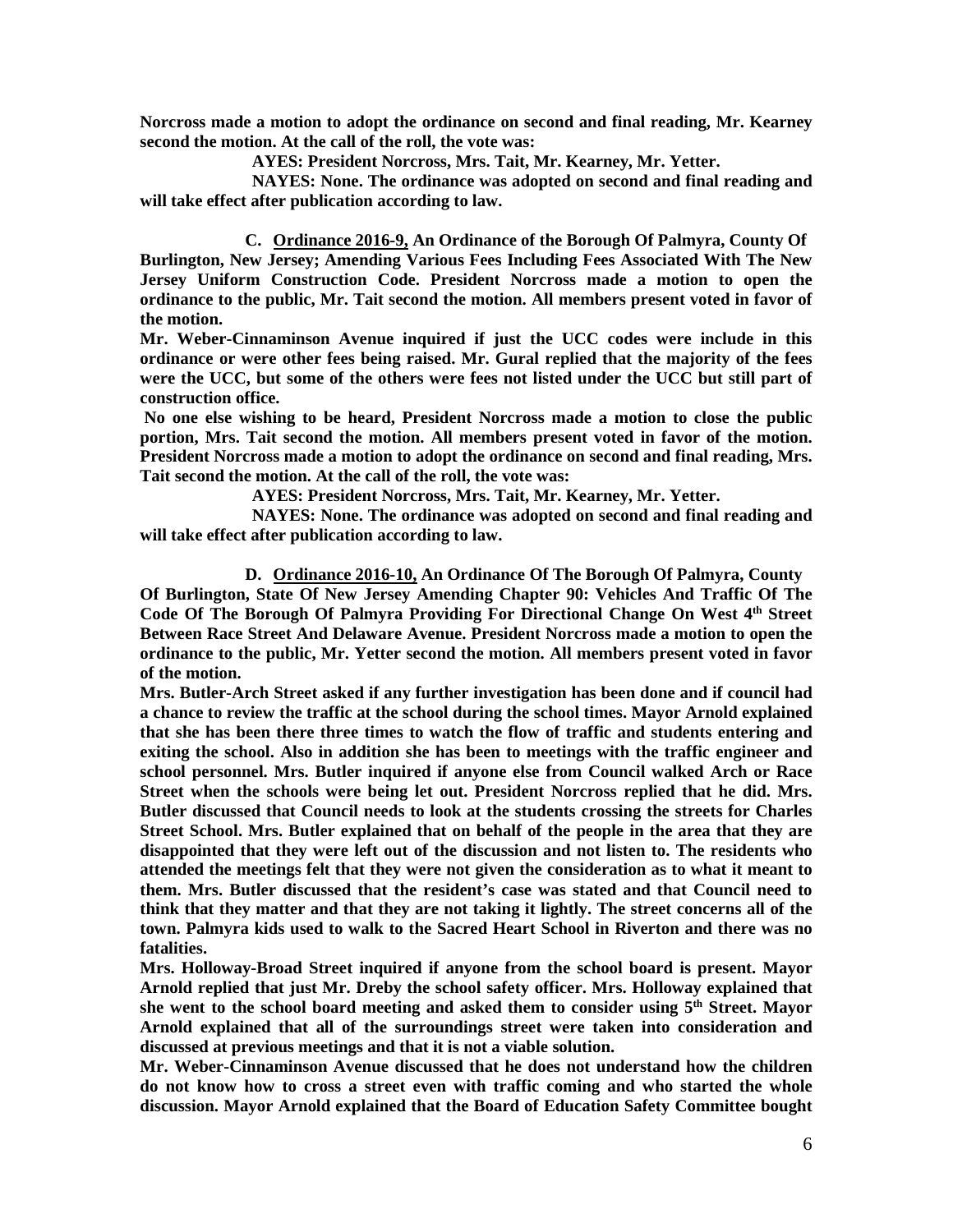**it to the attention of Borough Council. Mr. Weber inquired as to the cost of the project so far to the taxpayers. Mr. Gural replied that engineering from last year and this year so far is about \$8600. And that there will be additional cost for signage.** 

**Mrs. Bullock-Arch Street discussed that since people have to sign in to speak and it says residents should sign in, then only Palmyra residents should be allowed to speak at Council meetings. Mayor Arnold explained that anyone can speak during the public comment section. Mrs. Bullock inquired why the resident at the last meeting from Riverton did not give her address and that she was out of line and rude. Mrs. Bullock explained that traffic is fast now and that cars do not stop at the stop sign. The one way will not solve the issue.** 

**No one else wishing to be heard, President Norcross made a motion to close the public portion, Mrs. Tait second the motion. All members present voted in favor of the motion. Mayor Arnold inquired if Mr. Dreby, the school safety officer wished to speak.** 

**Mr. Dreby explained that the safety committee was formed in 2013 by Howard Norcross who was the school safety officer then. Mr. Dreby discussed that he understands that many residents have concerns but as safety officer it is his responsibility to make recommendations to the school for the safety. The doors cannot be opened as intruders can be let into the school. There are thoughts at the meeting about opening one more door. Traffic is a major concern with getting the kids to school safely. There are still cars that park on the grass and between the trees even after they have been warned. Mr. Dreby explained that he would like to go on record that the one way was for the safety of the children.** 

**Mayor Arnold explained that the project has been worked on for over a year with many discussions at the council meetings. There have been meetings with the engineer and also with the school superintendent and safety officers. The engineer gave a solution to the problem of the traffic and safety of the children. Mayor Arnold discussed that the Boroughs main concern is to do the right thing and that she has some suggestions after the public comment. Mayor Arnold recommend that the public hearing on the ordinance be continued till the meeting in December, 2016.** 

**President Norcross made a motion to continue the public hearing till December 5, 2016, Mrs. Tait second the motion. All members present voted in favor of the motion.** 

**Mr. Morris-Jefferson discussed that both sides have a lot of consideration for the kids and that when he went to school the parents and students had more consideration for each other. Mr. Morris said that if it isn't broke don't fix it and why is the money being spent for something that has never happened before. Mr. Morris inquired if Council keeps putting off the matter waiting for people to forget about it so they can vote on it.** 

**Mr. Hawk-Columbia Avenue discussed that the talk used to be about us the kids, the band the sports team and now it is about we and I. Mr. Hawk suggested letting the community work something out first with the concerned parents.** 

**Mrs. Butler inquired why is it being postponed till after the election in November. Mayor Arnold explained that this will give the new proposal time to be evaluated and do more traffic studies in the fall.** 

**The public hearing as per Council's original motion will be continue till December 5, 2016.** 

**E. Ordinance 2016-11, an Ordinance Of The Borough Of Palmyra, County of Burlington, State Of New Jersey Amending Chapter 90: Vehicles And Traffic Of The Code Of The Borough Of Palmyra Regulating Parking On West 4th (fourth) Street Between Race Street And Delaware Avenue. President Norcross made a motion to open the public** 

**portion, Mr. Yetter second the motion. All members present voted in favor of the motion. Mrs. Butler-Arch Street requested that the ordinance be explained. Mayor Arnold explained that the Borough was charged with a task to do and that when paid professionals come to her, she cannot pretend that there isn't a potential issue that will happen. After**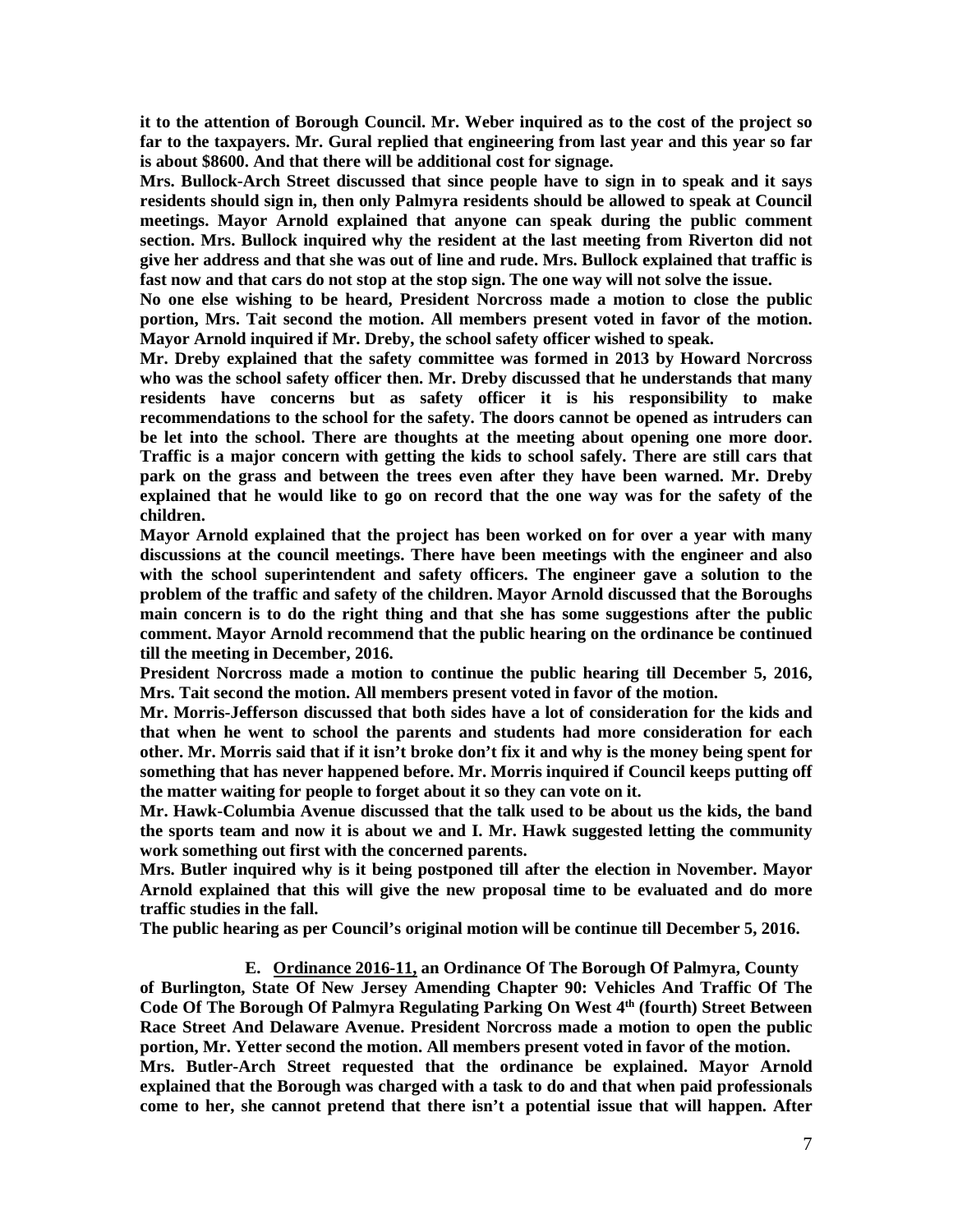**taking everyone's comments and conversations into consideration and looking out for the student's safety as well, the solution would be to limit parking on West 4th Street during school hours of 7am-6pm. The decision by Council was with input from the professionals, Board of Education and Superintendent of Schools. There will be no parking or stopping on one side of West 4th Street which will prohibit parents from dropping off their students on that side also. The ordinance was postponed to give time for additional information.** 

**Resident (from audience)-inquired who will inform the residents on West 4th Street about the ordinance. Mayor Arnold replied that the ordinance and parking restrictions will not affect them. Resident-discussed that when Council is finished with 4th Street, they should take a look at how the high school students get across Broad Street with all that traffic for use of Legion Field if they can't cross 4th Street.** 

**Mrs. Nowicki-Morgan Avenue explained that the high school traffic does not affect her street, but that she would like to suggest a letter be sent stating what is being done with the street and how it will affect those in the neighborhood. The letter should be sent to all the residents surrounding the high school.** 

**President Norcross made a motion to close the public portion, Mr. Kearney second the motion. All members present voted in favor of the motion. President Norcross made a motion to adopt the ordinance on second and final reading, Mrs. Tait second the motion. At the call of the roll, the vote was:** 

 **AYES: President Norcross, Mrs. Tait, Mr. Kearney, Mr. Yetter.** 

 **NAYES: None. The ordinance was adopted on second and final reading and will take effect after publication according to law.** 

#### **ORDINANCE ON FIRST READING (public hearing July 18, 2016).**

**A. Ordinance 2016-13, An Ordinance Of The Borough Of Palmyra, County Of Burlington, State Of New Jersey Amending Chapter 90:Vehicles And Traffic Of The Code Of The Borough Of Palmyra Regulating Parking On Madison Street. President Norcross made a motion to adopt the ordinance on first reading, Mrs. Tait second the motion. At the call of the roll, the vote was:** 

**AYES: President Norcross, Mrs. Tait, Mr. Kearney, Mr. Yetter.** 

**NAYES: None. The ordinance was adopted on first reading and will be heard on second and final reading at the council meeting of July 18, 2016 after publication according to law.** 

**Mayor Arnold discussed that this ordinance was created due to a resident bringing concerns to Council at the last meeting about the parking near the park and the danger to the children trying to use the park.** 

#### **COMMUNITY SPOTLIGHT.**

**A. Bike Auction-Police Department-June 25-12:30 at Band Shell.** 

**B. 2016 Tri-boro Chapter of the Burlington County Chamber of Commerce-**

**Mayor Arnold announced the Kick-off Event-June 29th 5:30-7:30 pm Curran's Irish Inn.** 

 **C. Mrs. Tait announced a softball player and a baseball player from Palmyra made the Carpenter Team.** 

 **D. National Night Out will be held on August 2 at the Band Shell with a Car Show also.**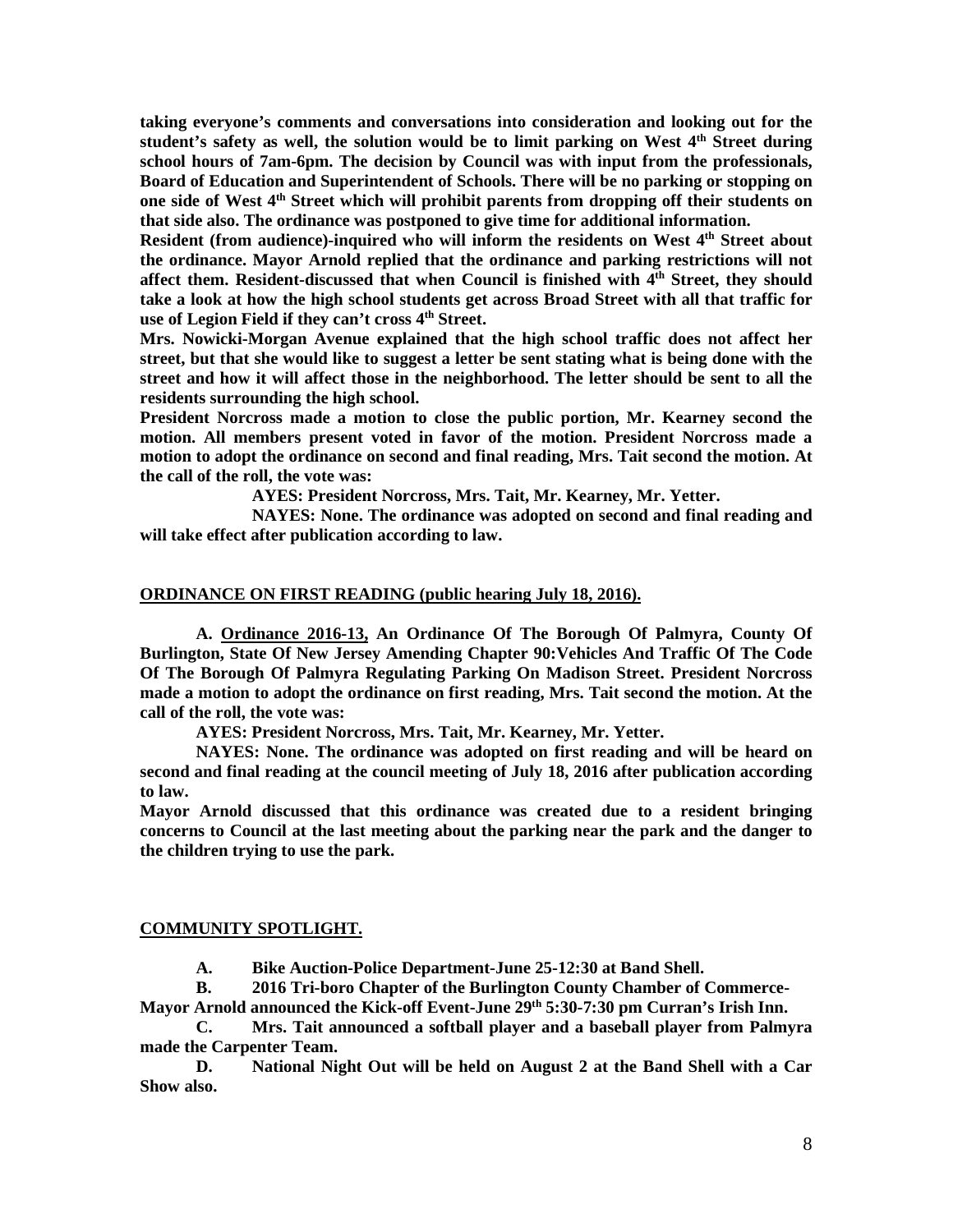#### **DISCUSSION ITEMS.**

 **A. Sheriff's Sale-President Norcross recused himself and left the room. Mr. Gural informed Council that a property on Harbour Drive is being sold at Sheriff's sale and that the Borough is holding a RCA mortgage on the home. The judgment on the home exceeds the value of the home and that the Borough should not bid on the property and just let the Sheriff sale proceed.** 

 **B. Proposed Livestock Ordinance-Mrs. Tait discussed that the committee had met several times and looked at other towns' ordinances to see what needed to be done. The draft ordinance was written by Mr. O'Brien. The ordinance covers the amount of footage in the yard a resident would need, the formation of a chicken review board and the training that would need to be complete. Mrs. Tait explained that a lot of resident want to have their own eggs. A representative from the Haddonfield chicken board had a lot of information about their program and what was involved. The chicken board would review any complaints about the chickens and also help a resident with training and setting up the chickens in their yards. Mayor Arnold discussed that she would of like to have been at the meeting and does not have any additional information that was provided to the committee, just the ordinance that was written. Mrs. Tait explained that the committee would like to see the ordinance be temporary to see if it would work in Palmyra. The number of chickens would be limited to 4 and no roosters allowed. The number of residents allowed to keep chickens would be 15 properties. Mayor Arnold inquired as to who would enforce the rules and regulations of the ordinance as well as the collecting of the permit funds. Mrs. Tait replied that the Borough would collect the \$10.00 for the permit and that the chicken board would investigate all complaints and attempt to help the resident. Mayor Arnold explained that the chicken board would have no enforcement power so it would fall back on the construction/zoning office. Mayor Arnold inquired if the chickens would be allow to run free around the yard. Mrs. Tait explained that they have to be kept in their pen or coop. Mayor Arnold inquired if the Department of Health would have to be involved with the inspections. Mrs. Tait explained that there is no regulation in the Haddonfield ordinance for the health department. Mayor Arnold discussed that she is concerned about diseases and the control of the droppings. There is a lot of information about chicken and diseases and it is very concerning. Mayor Arnold explained that property values to the adjacent homes could drop with the stigma that keeping chickens bring with it. The chickens required more land than the homes in Palmyra can provide.** 

**Mr. O'Brien-417 Garfield Avenue explained that he is the attorney who drafted the ordinance. He discussed that the Mayor's position is clear on the issue but that salmonella from chickens is not common. The benefits of having chickens is fresh eggs, lawn free of grass larva and that chickens are like pets they have their own personalities. The proposed ordinance is for trial basis and it can expire whenever council decides. Mr. O'Brien explained that the chicken board will be advisory capacity only and will report to council monthly. If there are complaints from a neighbor the board can review the complaint and help the person correct the issue. There will be no roosters and a maximum of 15 permits will be issued. The board would oversee the setbacks and the construction of the coops. Mayor Arnold inquired as to what happens to the chicken after it stops producing eggs. Mr. O'Brien explained that they are usually kept as pets and only have a life expectancy of 8 years. Mayor Arnold inquired as to what will happen if the chickens get loose, the animal control are not responding. President Norcross explained that if a dog gets loose the Borough can call Animal Control to help but there is no one to call if the chickens get loose. Mayor Arnold discussed that she does not feel that Borough resources should be used for chickens, the construction office would have to inspect, the health department would have to inspect and code enforcement could be involved if there is a complaint.**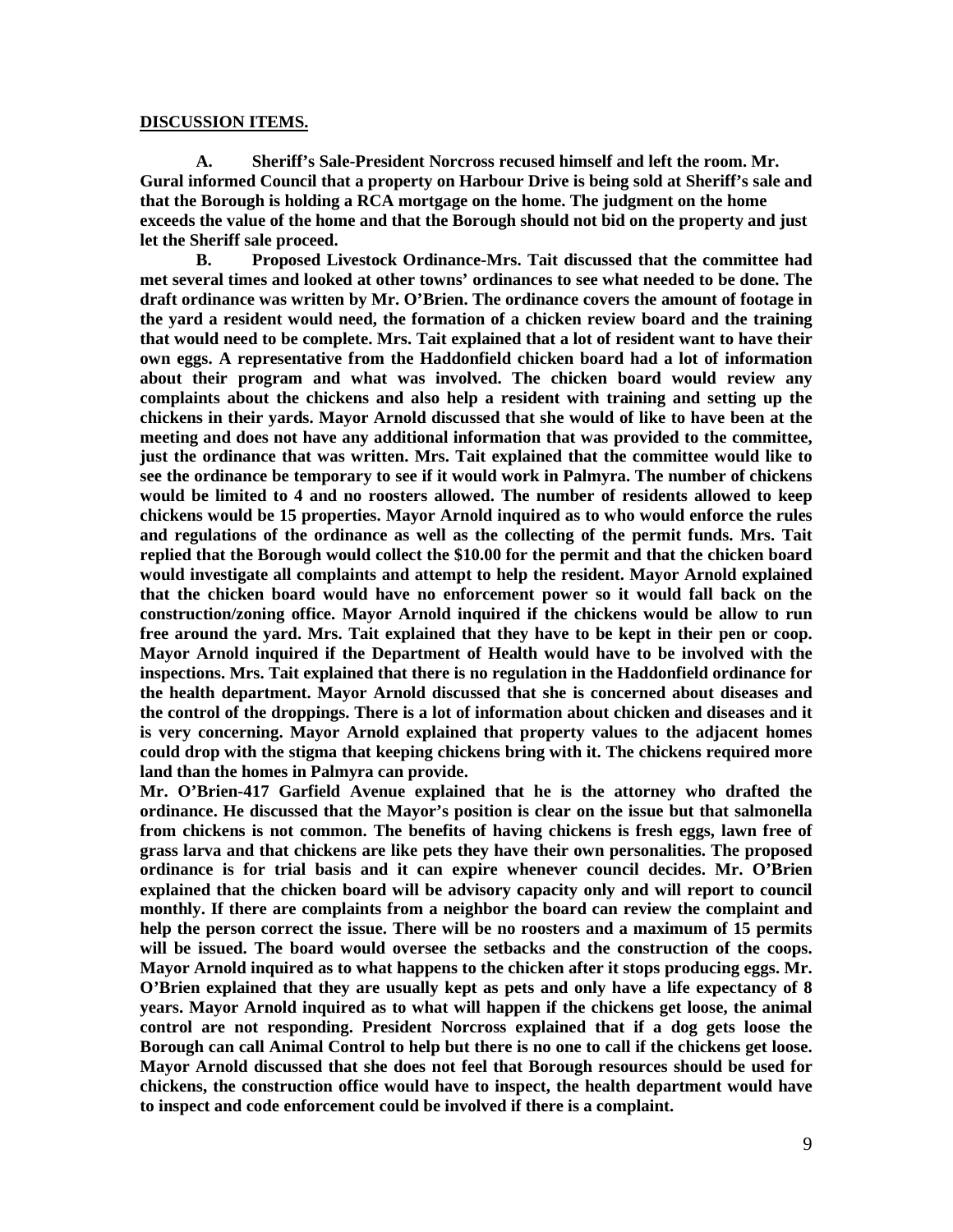**PUBLIC COMMENT. Please sign in and state your name and address for the record. Council will give all comments appropriate consideration. Each citizen will be allotted up to five (5) minutes to speak, in order to allow everyone an opportunity to ask questions and express their opinions or concerns. Please direct all comments to the Mayor. Each resident may only speak once during each public portion. President Norcross made a motion to open the discussion to the general public, Mrs. Tait second the motion. All members voted in favor of the motion.** 

**Mrs. Nowicki-Morgan Avenue discussed that she would like to hear from Mrs. Butler on her comments.** 

**Mrs. Butler-Arch Street discussed that she is born and raised here and that her Dad raised chickens. After World War II the Borough made a law that there was no more livestock and everyone got rid of their chickens. Mrs. Butler explained that she does not want to live next to someone who has chickens and that they are dirty and smell no matter how much you clean the coop. Mrs. Butler explained that chickens draw rats and other predators.** 

**Mrs. Lopez-no address given discussed that the woman from Haddonfield has done a lot of research and that she can enlighten the council on their questions. Riverton has chickens walking around and they always return to their own coops.** 

**Mrs. Holloway-Broad Street inquired as to how many residents really want chickens and that most people do not have room for them.** 

**Ms. Veitenheimer-Rowland discussed that the lots are only 50 feet wide in most of the town and that rental properties cause enough problems that the town does not need to add chickens. She has a raccoon in her back yard that goes from yard to yard and eats the eggs of the bird's nest, so it would probably go after the chickens. Ms. Veitenheimer explained that if someone wants chickens they should be required to get their neighbors permission as well.** 

**Mr. Weber-Cinnaminson Avenue inquired if this public portion will replace the portion after the administrator report. Mayor Arnold explained that the first public portion was for agenda items, but that he could speak on any subject now. Mr. Weber discussed that for the last hour residents have had to listen to a discussion on chickens that will only effect 15 residents. Mr. Weber discussed the trash collections and that it is dismal. Something should be done through the solicitor to make them do their jobs. There are two workers on the back of the truck and one driver, they cannot empty the cans all the way manually because they are too heavy. Mr. Weber inquired if the trash companies change will the new company still use the trash cans that were brought. Mr. Gural replied that when the contract went out to bid it was bid on the companies using the automatic can system, so it is the company that is losing money by doing it manually.** 

**Mr. McElwee-President of War Memorial inquired why they were not getting the entire amount dedicated by the Borough. Mayor Arnold explained that an operating agreement needs to be signed by all 501c and after it is signed the full amount will be given. The ordinance for the agreements is listed for second reading on July 18. Mr. McElwee inquired if the same thing will happen next year. Mayor Arnold replied that if the agreement is signed the 501c will receive the full amount. Mr. Gural explained that there are organizations that are responsible for Borough owned properties and that there should be a mechanism that defines the rights and responsibilities of everyone using Borough property. Mr. McElwee discussed the trash issue and that there is only one man on the truck on Columbia that does everything. Mr. Gural explained that the Boroughs cost savings by using the automatic system was substantial, the company is the one losing money by not using the system.** 

**Mr. Quinn-Riverton explained that he does own chickens because he cares where his food comes from. It is nice to have fresh eggs and that they are also his pets. The committee is**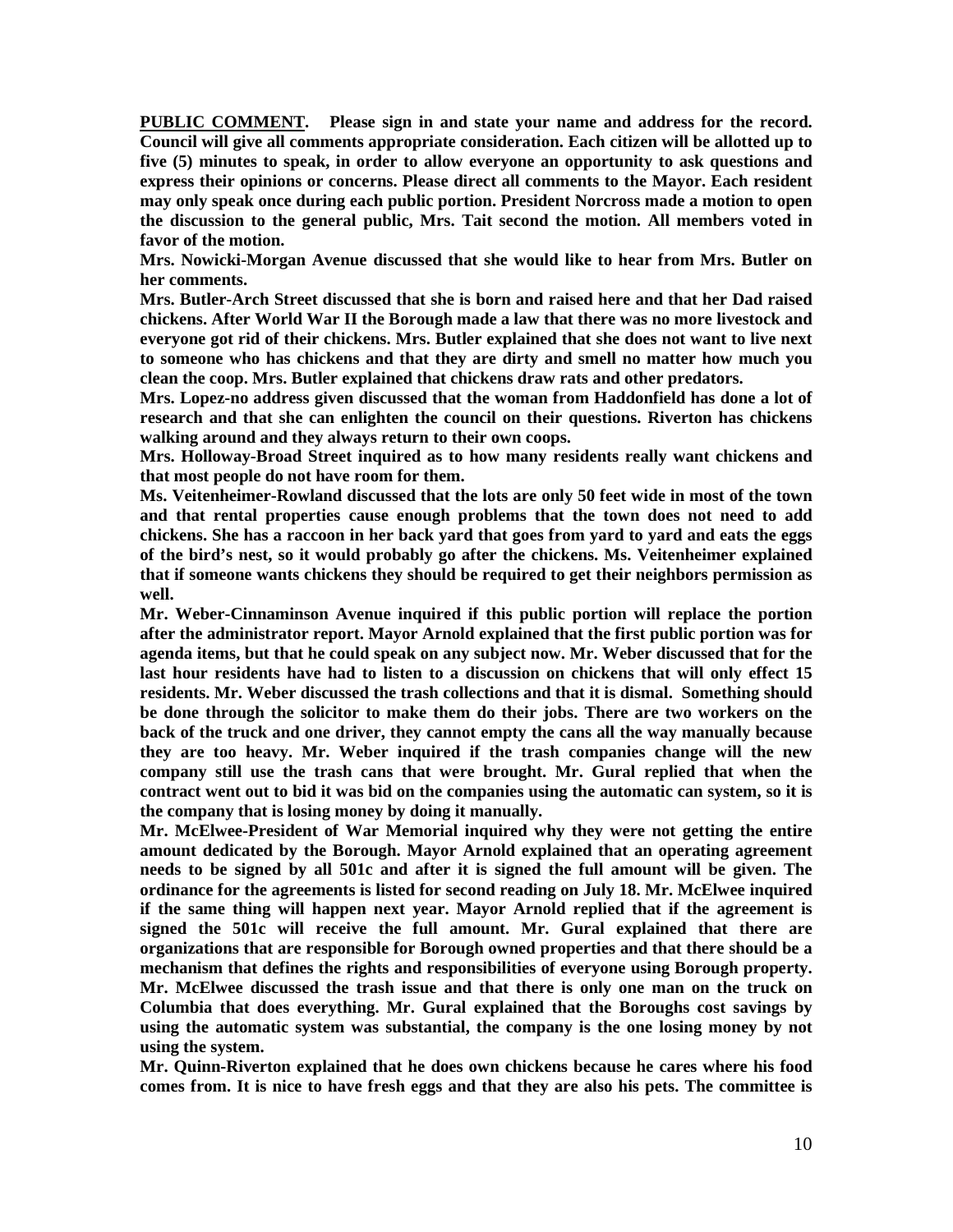**just asking for a trial period to see if the ordinance works. There would be a period of educating the public on their care.** 

**Mrs. Roy- West Second Street informed council that she just started coming back to the meetings and if they are like tonight it is a waste of time. She inquired why livestock ordinance was discussed at all and that if passed she will tell everyone to get goats for grass eating and to milk. The town should not be spending money on chickens.** 

**Resident-137 East 5th Street is in support of the trial period for chickens and that the hostility here is disappointing. The kids will enjoy watching the chickens grow up and caring for them.** 

**Ms. Weiner-Charles Street discussed that there is a movement now days for sustainable living to be more aware of where food comes from and having a few chickens is not like a large farm. People can control their own food and that she will not buy eggs from a store. Ms. Weiner discussed that three councilmembers sat in on the meeting and that the Board will investigate the complaints so the Borough won't have to. The members of the Board would have the knowledge to help the person and also everyone has to attend training.** 

**Ms. Veitenheimer-Rowland expressed her concerns about the operating agreements for the War Memorial and why just the Halloween Committee and War Memorial. Mayor Arnold explained that it applies to all 501 c using Borough property and that there has been discussion for a while on the matter.** 

**No one else from the public wishing to be heard, President Norcross made a motion to close the public portion, Mrs. Tait second the motion. All members present voted in favor of the motion.** 

#### **ADMINISTRATOR REPORT.**

**A. Cell Tower Equipment room update-Mr. Gural informed council that there are no major issues with the structures and that the minor issues will be corrected.** 

**B. Burlington County Energy Aggregation Program update-the Company that won the auction will be mailing out packets to the residents by September 1, 2016. There will an outreach meeting for residents to attend for questions.** 

**C. FEMA reimbursement-the Borough will receive a reimbursement of \$17,000.** 

**D. ICMA Conference-9/25-28-Mr. Gural informed council that he will be attend this conference.** 

**E. Community Center-the generator is working and also the HVAC system. The volleyball nets will be installed soon.** 

 **F. Personnel-all public works employees have been hired and that the next position needed is an additional maintenance person.** 

 **G. Bulk trash pickup for the holiday week will be on Friday, July 8th . There is no meeting the first week of July, the next meeting will be on July 18th at 7pm.** 

#### **COMMITTEE REPORTS.**

**Public Works/Sewer- Mr. Yetter reported that public works did an outstanding job on the storm and that the new employees are a good addition.** 

**Construction-Mr. Kearney discussed that he had met with Mrs. Kilmer about rental updates and that they are working on that.** 

**Board of Education- President Norcross reported that graduation was excellent and that he attend the Board meeting.**